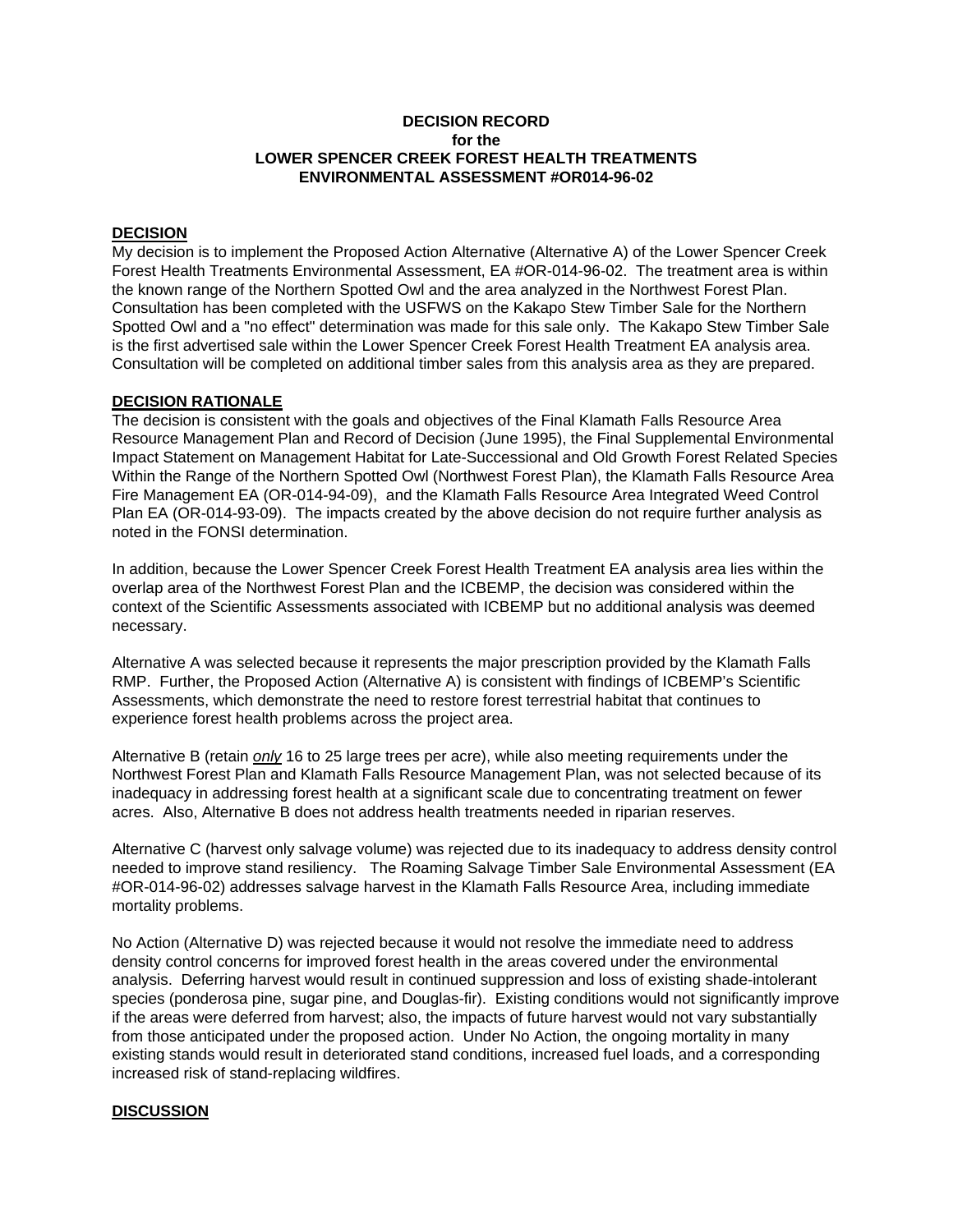Treatments will be implemented using BLM timber sale procedures. The treatments are expected to occur during the next 3 to 6 years in up to 7 timber sales to treat the areas proposed in the EA. The total harvested sale volume and acres will not exceed those analyzed in the EA, 12 MMBF and 5,000 acres respectively, unless the EA is amended.

Thinning prescriptions will address not only larger trees, but also stems between 3 and 7 inches in diameter because many concerns about density, fuel loading, and stand-replacing fires are correlated to trees within this diameter range.

**Mitigating Measures**: Four mitigating measures were proposed:

# *Proposals 1 and 3: Connectivity Corridors*

Defer harvest for 2 to 3 years in Sections 19 and 30 of T. 38 S., R.6 E. (proposed connectivity area) to allow for postmonitoring of initial timber sales under the Northwest Forest Plan. The intent of monitoring is to determine if prescriptions satisfy specific habitat requirements for the Goshawk and Connectivity Corridors. Frosty One (in progress) and Too Frosty timber sales (completed) are being monitored.

Recommendations from the Spencer Creek Watershed Analysis:

Maintain a late-successional connectivity corridor through Sections 19 and 30.

! Design a prescription that:

Χ

!

Maintains a corridor at least 600 feet wide and including 2 snags/acre equal to or greater than 20 inches dbh, with at least 40 percent of the area in late-seral stage and 60 percent having canopy closure; and the remainder of the corridor area at least in a mid-seral stage, having at least 40 percent canopy closure.

Χ Emphasizes retention of large down woody debris, including piles.

*Decision*: Implement Proposal 1. The Klamath Falls Resource Area Interdisciplinary Team decided to implement these proposals delaying harvest in the proposed corridor area in Sections 19 and 30 for up to three years. Existing Northwest Forest Plan Timber Sales under contract will be monitored when complete to assess post-harvest stand characteristics. Post-harvest monitoring will help determine the necessity for additional constraints on Matrix lands within the proposed corridor.

#### *Proposal 2: Goshawk*

Recommendation from IM No. OR-94-112 (dated June 22, 1994) regarding management of habitat for Northern Goshawk:

- ! Maintain habitat around known goshawk territories, as follows:.
- Χ

Retain 60 percent canopy closure and late seral or old-growth conditions in designated 30-acre nest stand. Thinning from below will accomplish this objective.

- ! Maintain 400 acres around nest site, at a minimum, as follows:
- Χ Retain 60 percent in late seral/mature forest and 40 percent mid/early forest. Open understory/ plentiful dead and down material and 1-2 acre patch cuts will provide excellent goshawk foraging habitat.

The above measures should be applied to areas within 0.25-mile of known nests and roosts.

Decision: Implement Proposal 2 as stated. Some instances may exist where habitat requirements for